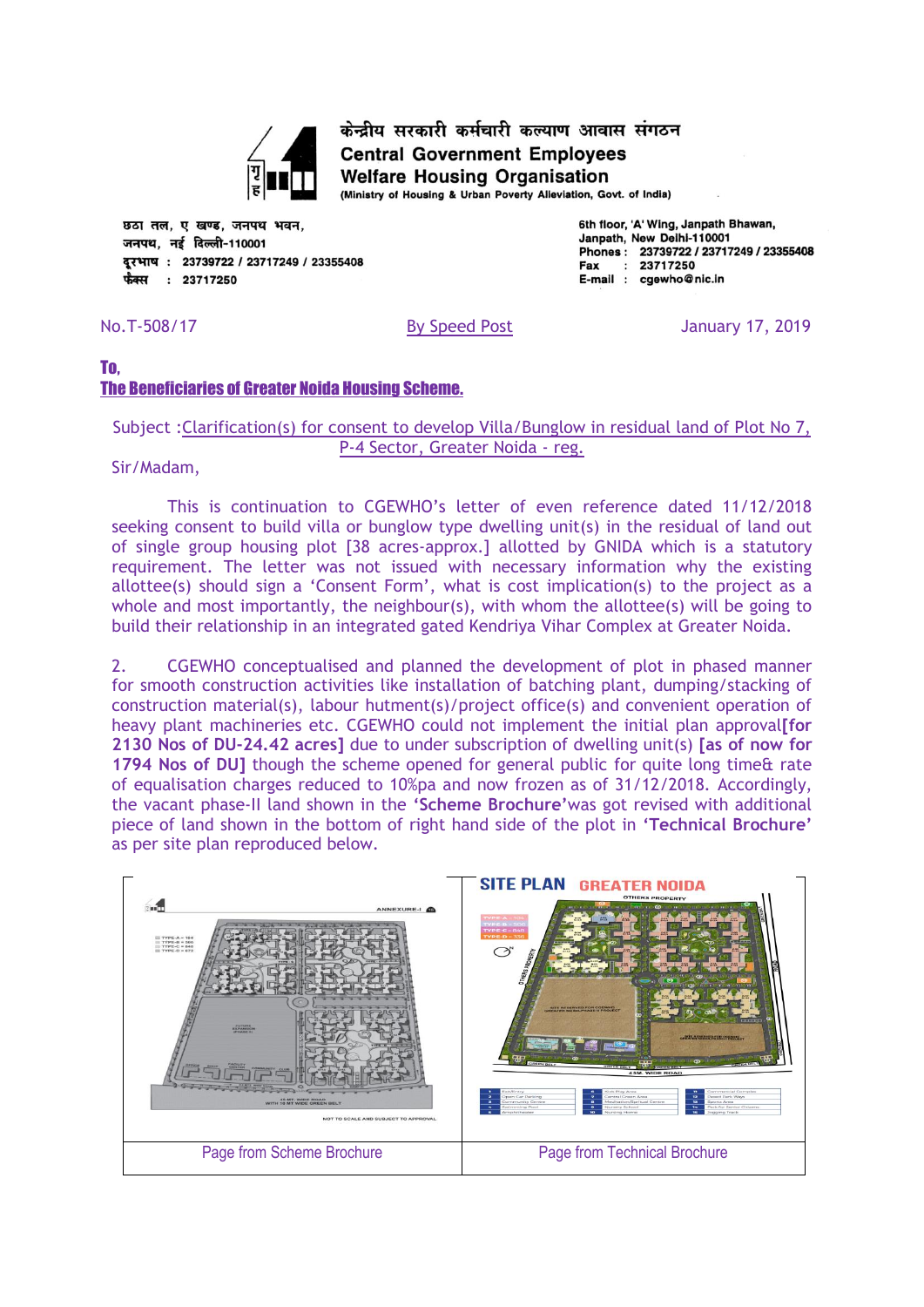#### **Page : 2**

3. As per the Scheme Brochure, Part A-para 3(g) of the salient features, it was clarified that the cost of Phase-I was based on the assumption that CGEWHO shall be able to dispose of approximately 1500 covered car parking(s) [under stilts and basements] @ Rs.3.00 lacs each which shall credit Rs.45 Crs to the project. If the referred parking(s) are not sold or partially sold, the cost of unsold parking will also be charged to Phase-I allottee. Hence, to avoid the burden, the substantial part of said parking cost will be charged to Phase-II project passing benefit to Phase-I project to that extent, in case the Villa is constructed.

4. Now, CGEWHO planned Villa/Bunglow[**G+2 & G+3 configuration**] type dwelling unit(s) in balance two piece of land including CGEWHO's Office as per the Building bye-laws of GNIDA as Phase-II of Greater Noida Project. It is to reiterate that CGEWHO had charged the pro-rata land/FAR component [**not for the entire plot of land/FAR component**] from the existing beneficiaries. The consent of the revised plan is required to be obtained from existing beneficiaries/allottee(s) since CGEWHO will have to recover pro-rata land/FAR& cost component of the shared common facilities/amenities from phase-II applicant(s) as these structures will be shared by the allottee(s) of both phase(s) as initially planned and informed.

5. The consent of existing allottee(s) of single group housing plot is a statutory requirement from GNIDA/RERA authority before approval of future plan and will facilitate recovery of cost component of shared facilities/amenities and land/FAR component from the allottee(s) Phase-II resultantly increase cash flow in the project, it will no way hamper the progress of the construction of phase-I structure, rather indirectly create pressure to evacuate the occupied vacant land for structure of the phase-II of the Project. Moreover, this intimation letter should bring relieve in minds of the existing allottee(s)/beneficiaries about status and low-rise structure(s) of their would-be neighbour(s) with whom they will live together in an integrated single gated residential complex.

6. Hope, this clarification will stop all the speculation(s) amongst the existing allottee(s) and they will not hesitate to forward their consent as per **enclosed 'Consent**  Form' which was sent along with the 4<sup>th</sup> call-up letter. If your consent in favour of construction of proposed Villa(s) is not received, as explained above, it will hamper the progress of the Phase-I and also the option for construction of EWS houses on the balance land will also be explored as per the guidelines of GoI.

7. This is issued with the approval of CEO/CGEWHO.

Yours faithfully,

**Encl. As stated**

**Gagan Gupta** Dy Director-Technical *For* Chief Executive Officer